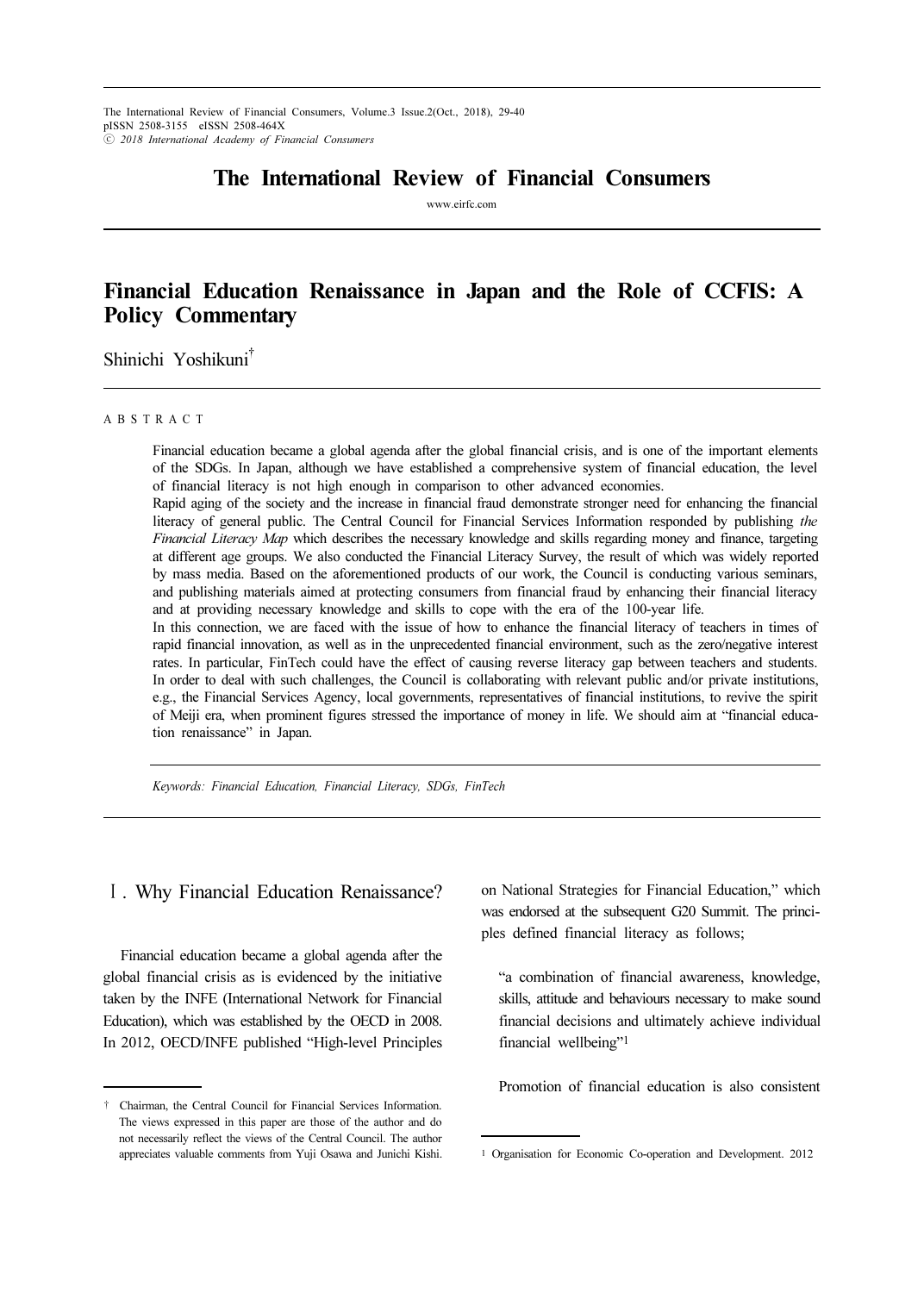with the basic spirit of the SDGs (Sustainable Development Goals) set by the United Nations2, e.g., Goal 4 of the SDGs seeks sustainable lifestyles in the context of ensuring inclusive and quality education. Moreover, Goal 8 seeks to expand access to banking, insurance and financial services for all. These targets are deeply related to financial literacy.

On the other hand, in Japan, a comprehensive system for promoting financial education was established well before the global financial crisis, partly in response to the serious financial crisis in late 1990's it had experienced.

The origin of financial education in Japan can be traced back to the 19th century, i.e., in the Meiji era (1868-1912).

Eiichi Shibusawa and Yukichi Fukuzawa, prominent figures among founders of modern Japan, both said that financial literacy is essential to an independent and complete life. This is a strong message for promoting financial education.

Furthermore, Fukuzawa, in his famous book Gakumon no Susume (Encouragement of Education), defined literacy as follows;

In order to possess virtues and talents, one needs to be intelligent.

In order to possess intelligence, one needs to be literate, i.e., to be able to read and write. That is the reason why promoting education is an imminent issue.

This definition exactly corresponds to that of the OECD mentioned above.

On the other hand, Empress Shoken, wife of Emperor Meiji, composed a profound poem on money to the effect that, money can be a blessing or a curse depending upon the literacy of the owner. Eiichi Shibusawa, in his famous book Rongo to Soroban (Analects of Confucius and Abacus), quoted this poem and stressed the importance of recognizing both pros and cons of money in life and society.

In this connection, it might be advisable to reflect on Japan's economic history, particularly that of Edo era  $(17<sup>th</sup>$  to  $19<sup>th</sup>$  century). Contrary to the prevailing view among ordinary citizens that Japan's free and market based economy started with the Meiji Restoration (1868), the recent studies strongly suggest that Japan had an

30

efficient and robust market economy in Edo era.3 For example, Okazaki (2004) provides good insight into the institutional aspect of the economy in Edo era, such as the economic role of kabu nakama, a coalition of merchants or artisans which served as a vehicle to instill corporate governance in the economy. Also, Japan is credited with creating the first futures exchanges, i.e., Dojima Rice Exchange in Osaka, which was launched in the  $18<sup>th</sup>$  century.

Additionally, in those days, basic knowledge and skills regarding money and finance, such as the calculation of compound interest rates, were taught in primary schools, which might reflect the legacy of high literacy rates in Edo era, preceding Meiji, when a lot of children from ordinary families went to Terakoya (primary schools run by temples). Although there is a limit to empirical analysis due to the lack of comparable data, it would be fair to say that the literacy rate of Japan in Edo era was much higher than that of the other developing countries, and at least as high as the advanced countries of that period.<sup>4</sup>

These episodes would suggest that Japan had broad intellectual base for financial education.

At present, despite an aforementioned environment being conducive to financial education, the level of financial literacy in Japan is not high enough in comparison to other advanced economies. Details pertaining to this will be presented later.

In my view, this could be explained as a paradox of high education. During the Meiji era, most people had to find jobs after graduating from primary schools, which would call for basic financial education for children. Now that almost all people attend high schools and around 80% of them attend universities or vocational colleges, such necessity may have diminished. On the other hand, education regarding money in universities is provided in the context of academic courses of economics or finance, and not considered as a basic curriculum to be learned by all students.

The title of this paper is "Financial Education Renaissance," which hints towards the importance of reviving the spirit of old Japan where the importance of money and finance was stressed by prominent figures and widely recognized by the general public.

In this paper. I would like to present an outline of

<sup>2</sup> United Nations. 2015

<sup>3</sup> Okazaki 2004

<sup>4</sup> Dore 1984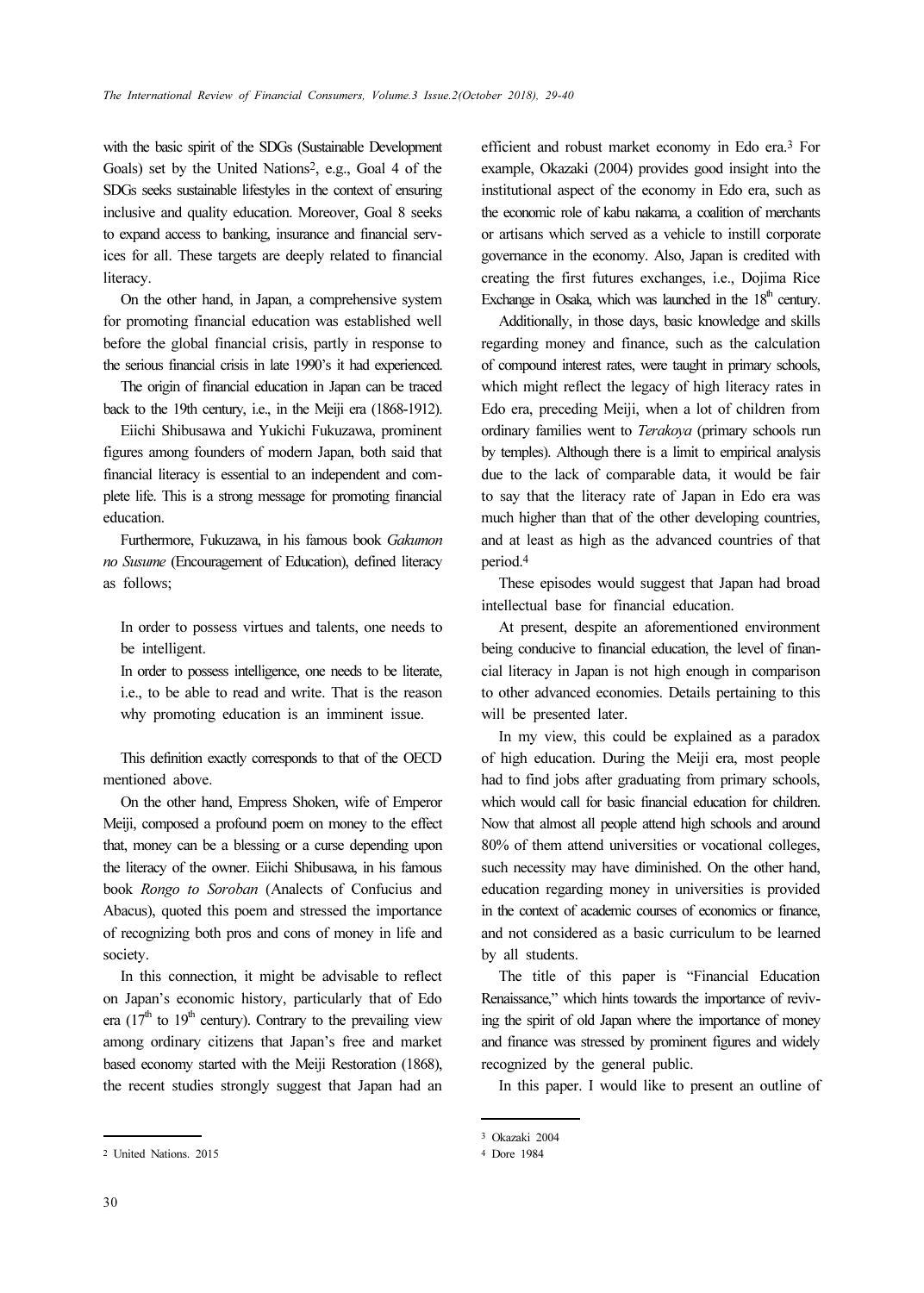the current financial education system in Japan, followed by the results of the recently conducted Financial Literacy Survey. I will then try to address the issue of where we should go from here.

## Ⅱ. Financial Education System in Japan

The Central Council for Financial Services Information is the vehicle by which various organizations co-operate with each other for promoting financial education<sup>5</sup>. These organizations include the local councils for Financial Services Information, the central government, local governments, the Bank of Japan (BOJ) as well as private institutions.

In other words, the Japanese financial education system is quite comprehensive based on the three-tier structure comprising of the central, local, and grassroots levels. The Central Council consists of 41 members, who are representatives of the industries, such as the chairman of the bankers association, members from economic and consumer organizations including the President of the Japan Economic Federation and the representative of the consumer federation, press, academia, and the central bank or BOJ.

Also, nine councilors are designated from director-generals of related ministries, such as the Financial Services Agency (FSA) and the Ministry of Education, Culture, Sports, Science and Technology, and BOJ, while the Commissioner of the FSA and the Governor of the BOJ serve as advisors.

Secretariat of the Council is located within the Bank of Japan's Public Relations Department and most of the staff are from the BOJ, having concurrent post in the Council's secretariat. Thus, this is a broad based entity, and BOJ supports the Council in providing with human resources and expertise in financial knowledge.

On the other hand, local committees are located in all 47 prefectures. They are formed primarily of local governments, branches and offices of the BOJ (24 local committees are located in the BOJ offices and 23 in local government offices). These local councils are developing financial services information activities in local areas by maintaining a close relationship with the Central Council.

This system may reflect the post-war reform undertaken by the Japanese society based on the principles of local autonomy. Each local council designates financial services advisors who will be sent to schools or universities as lecturers and support the financial education system at the grassroots levels. At present, there are approximately 500 financial services advisors, cooperating voluntarily with the councils.

The basic principles upon which the Central Council is based are;

Fair and neutral, i.e., we avoid promoting the interest of specific financial sectors or institutions. For example, when a representative of the securities industry comes to a meeting hosted by us, he or she is asked not to use that opportunity to encourage participants to buy specific financial products.

Keeping the network open; most of the teaching materials or related documents can be obtained from the website of the Council and they are also available as hard copies for educational use.

Encouraging grassroots and local movements; as already explained, local councils serve as a vehicle of grassroots efforts aimed at enhancing financial literacy, from primary schools to universities, and from younger generation to senior citizens.

This system may be a bit unique. This is due to the history of the system (Figure 1).

Although the Council originated in the governmental initiative to encourage savings after the Second World War, Japan's savings promotion movement had its birth at the beginning of the Meiji era. The major characteristic of the movement in the period from the Meiji era until the Second World War was that it was carried out under the government's initiative in order to achieve national goals. Since savings were regarded as an important funding source for new industries, supporting policies were adopted by the government to catch up with advanced Western countries. After the Second World War, savings were encouraged by the government as a means to rehabilitate the Japanese economy and to contain vicious inflation, which resulted in the launch of the Central Council for Savings Promotion in 1952. Although it was under the strong initiative of the government, the establishment of the Council changed the nature of the savings promotion

<sup>5</sup> For further information about the Central Council, please refer to its website https://www.shiruporuto.jp/e/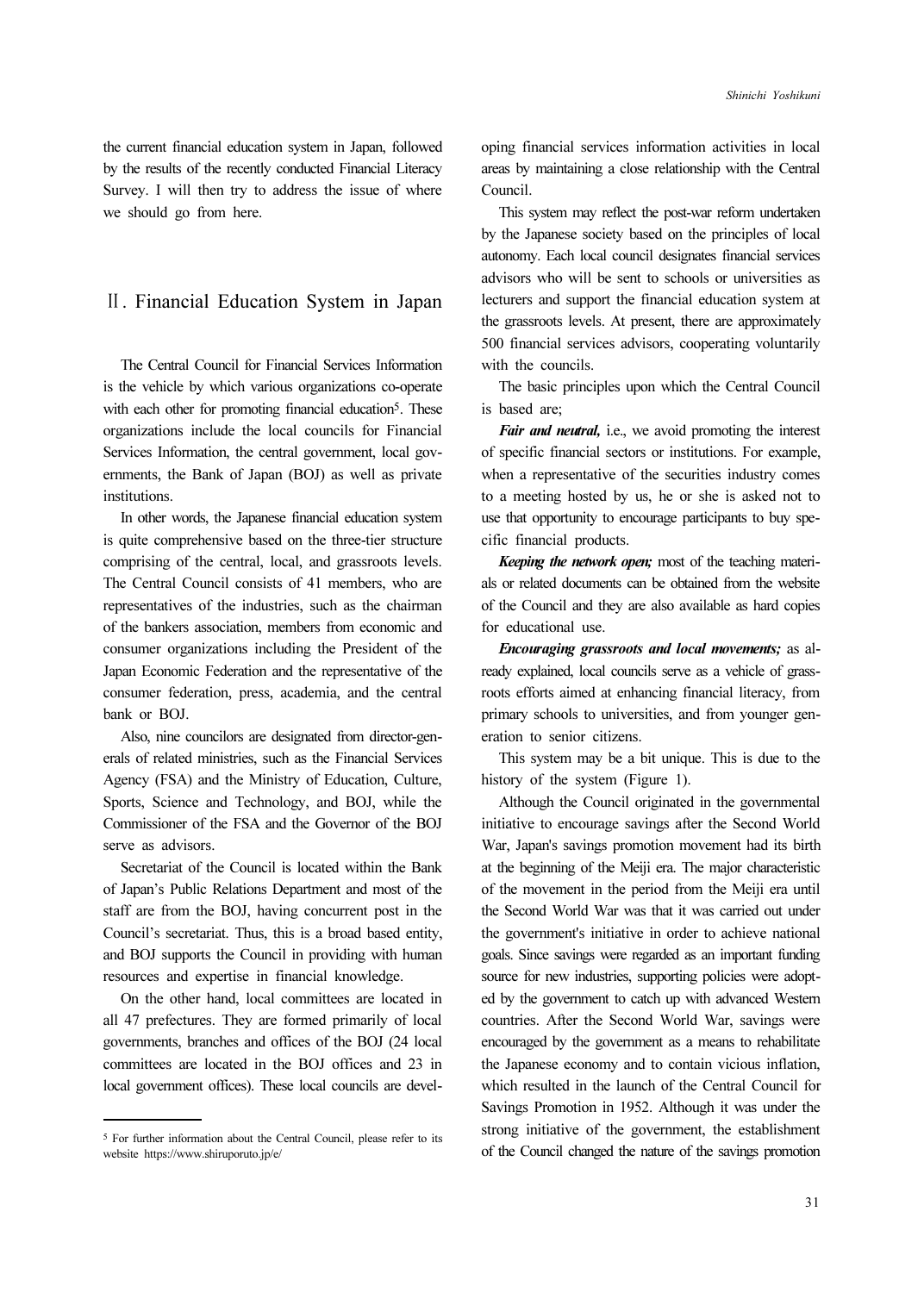movement from being more or less an officially sponsored movement to being under the control of private organizations. Thus, such dramatic changes after the war resulted in the current comprehensive system based on a nationwide network.

After Japan overcame the economic plight of the post war period, the imminent need for savings gradually diminished and the role of the Council became somewhat diversified.

For example, in the 1980's, Japan's large current account surplus was attributed to excess savings and the economic policy was oriented towards achieving the right balance between savings and consumption rather than savings promotion.

Under these circumstances, there was a fundamental review of the Council and the name of the Council was changed from the Central Council for Savings Promotion to the Central Council for Savings Information in 1988 and further to the Central Council for Financial Services Information in 2001.

It would be fair to say that with such changes in its mandate, the status of the Council gradually changed. In response, the council has tried to reinvent itself as the center for promoting financial literacy. After the financial crisis of the late 1990's, the new role of the Council has been clearly established and recognized.

In this connection, many initiatives have taken place after the turn of the century as is shown in Figure 1. In 2005, the First Year of Financial Education was declared and the Agenda for Finance and Economics Education was published, seen as a basic national strategy. Based on this strategy, the Financial Education Program of 2007 was published. The OECD High Level Principles in 2012 gave further momentum to these activities and resulted in the creation of the Financial Literacy Map of 2014, which is a more extensive version of the Financial Education Program The Council also conducted the Financial Literacy Survey in 2016.

## Ⅲ. Why financial education matters

In this connection, two specific factors could be pointed out as to why financial education has become a central issue in Japan in the  $21<sup>st</sup>$  century.

The first is the rapid aging of the society and the associated uncertainty about the future. As evidenced by Figure 2, in 2013, for the first time in the past 60 years, "after retirement" becomes the largest factor explaining the purpose of owning financial assets. Education, housing, and retirement are said to be three major expenditure items in one's life, but in Japan, retirement is now by far the most important one. Before 2013, general contingency was the largest factor, which might suggest that now ordinary Japanese citizens have begun to take longevity over 80 years as a natural way of life rather than a contingent event.

In a sense, this might imply the necessity of a new type of savings promotion to cope with the era of the 100-year life. The Japanese government has introduced a series of financial schemes with preferential tax treatments to encourage asset formation, such as iDeCo (the Individual Defined Contribution Pension Plan), and Tsumitate NISA (the installment-type Nippon Investment Savings Account).

In addition, increase in financial fraud is an important

1952 The Central Council for Savings Promotion 1988 The Central Council for Savings Information 2001 The Central Council for Financial Services Information 2005 Declares the First Year of Financial Education Agenda for Finance and Economics Education 2007 Financial Education Program 2012 OECD/INFE High Level Principles 2014 Financial Literacy Map 2016 Financial Literacy Survey Financial Education Program (complete revision)

Figure 1. Evolution of the Central Council for Financial Services Information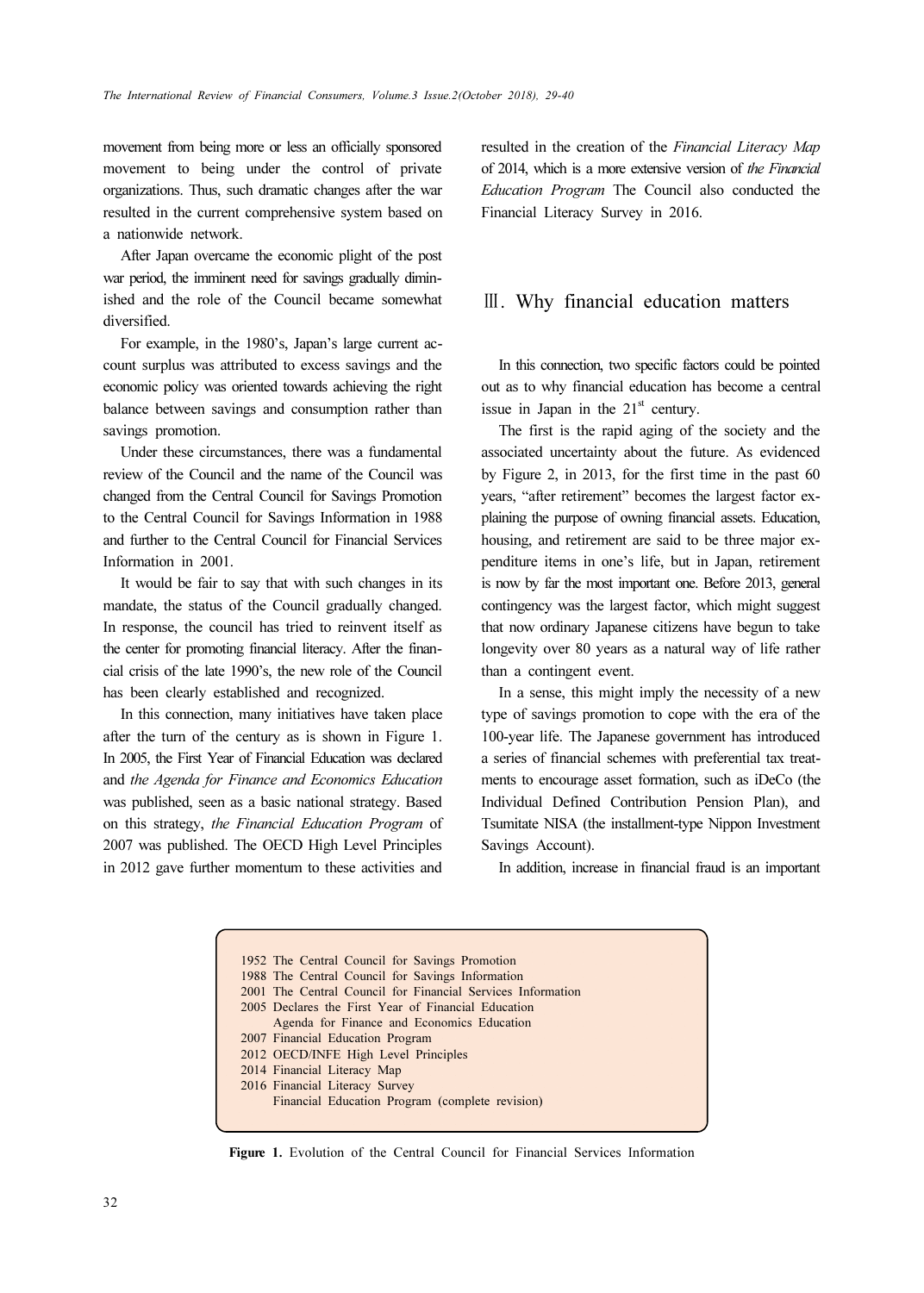element necessitating the promotion of financial education (Figure 3). Although many public and private institutions, including the Council have undertaken initiatives to educate the general public about fraud, the amount and extent of financial fraud has been on the rise. Particularly worrisome is the telephone fraud which may reflect the unique family relationship in Japan. A typical case is a telephone call to a housewife of a wealthy family by someone pretending to be her son living away from home asking for money because his wallet was stolen or providing some other excuse. It is unbelievable how many welleducated parents are deceived by such stories and transfer money to fictitious bank accounts designated by criminals.

Financial fraud is also given special attention in the area of consumer education particularly after the establishment of the Consumer Affairs Agency in 2009 and the consumer education legislation in 2012.

Under these circumstances, the recent Civil Code amendment, which will lower the age of adulthood from 20 to 18 years old after 2022 onward, may serve as a further momentum for financial and consumer education at schools. Lowering of the age of adulthood would elimi-



Figure 2. Survey of Household Finances by the Central Council for Financial Services Information, 2016

Source: The Central Council for Financial Services Information, 2016b Households with at least two members

| Fraud                           |                       | 2010  | 2011  | 2012  | 2013  | 2014   | 2015   | 2016   | 2017   |
|---------------------------------|-----------------------|-------|-------|-------|-------|--------|--------|--------|--------|
| Fraud by<br>telephone           | number<br>(cases)     | 6,637 | 6,233 | 6,348 | 9,204 | 11,256 | 12,741 | 13,605 | 17,926 |
|                                 | amount<br>(¥ billion) | 10.1  | 12.7  | 16.0  | 25.9  | 38.0   | 39.4   | 37.5   | 37.8   |
| <b>By financial</b><br>products | number<br>(cases)     | $112$ | 773   | 1,986 | 1,875 | 1,228  | 663    | 346    | 104    |
|                                 | amount<br>(¥ billion) | 0.7   | 6.9   | 18.6  | 17.9  | 12.5   | 6.7    | 2.5    | 0.7    |

Figure 3. Increase in Financial Fraud

Source: The National Police Agency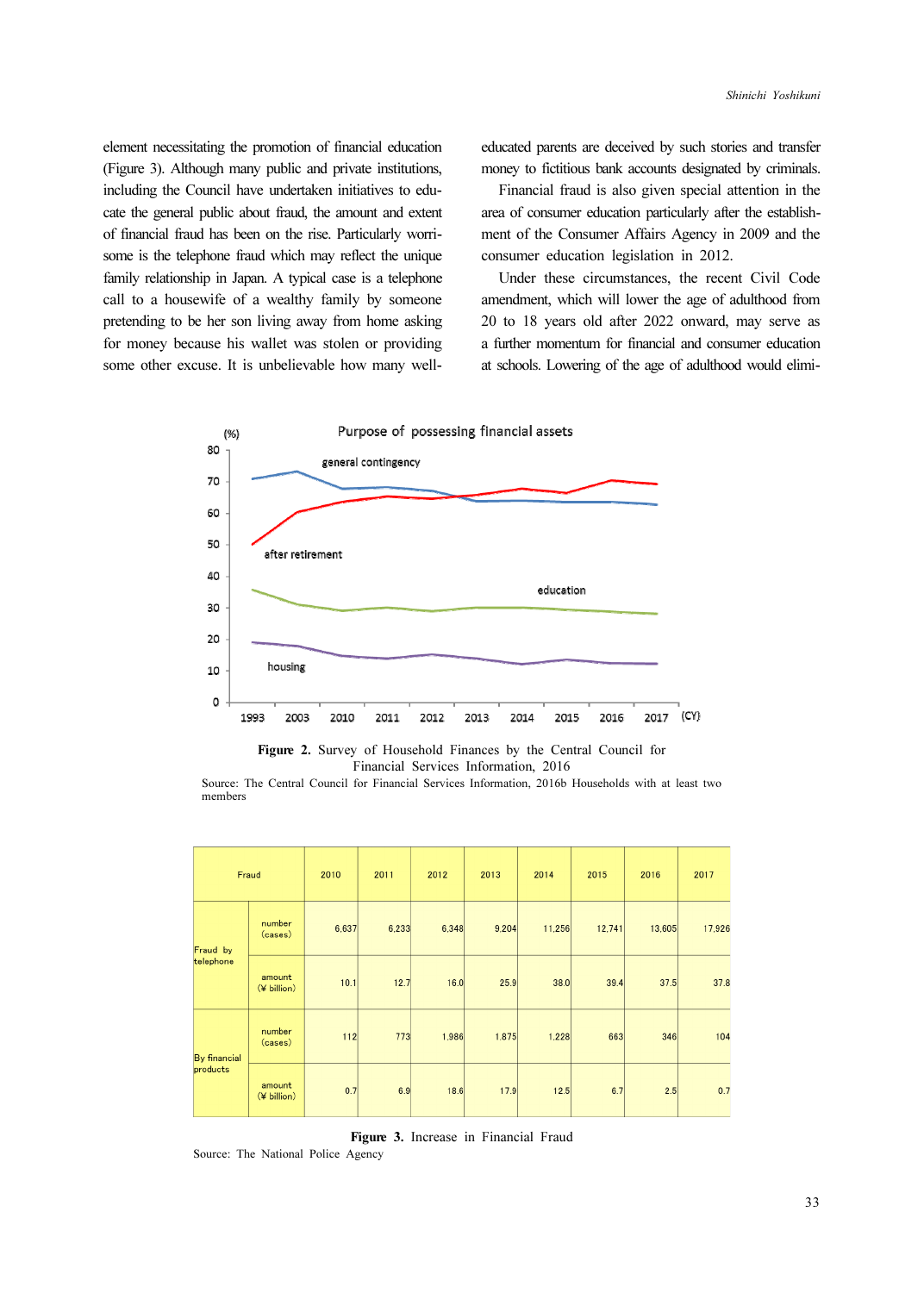nate the so-called minors' cancellation rights for some high school students and they will face the threat of financial and consumer fraud without the protection in place for minor people.

Events in recent years demonstrate stronger need for financial education. First, as mentioned at the outset, financial literacy became a global agenda after the global financial crisis. In fact, the crisis which followed the collapse of Lehman Brothers is attributed to the lack of financial literacy. On the domestic front, the consumer education legislation in 2012 also served as a driving force for financial education. As mentioned earlier, consumer education and financial education are deeply related each other. The Central Council is actively involved in the various consumer-education-related meetings such as the Consumer Education Promotion Council hosted by the Government.

# Ⅳ. Activities of the Central Council

### A. Financial Literacy Map

This section addresses the activities of the Central Council more in detail. One of the most important products of the Council is the Financial Literacy Map which describes necessary knowledge and skills regarding money and finance, classified by different age groups (Figure 4). As mentioned earlier, the map is an extensive version of the Financial Education Program published in 2007. While the program covered primary, secondary, and high schools, the Map was extended to universities and adults.

According to the Council's website, basic attributes of the Map are as follows;

The standard learning goals designated for high school students and younger students in the Financial Literacy Map are consistent with the financial education goals for the same age groups designated in the Financial Education Program, which has already been put into use in school education. Accordingly, education on financial literacy at primary school to high school will be promoted based on the "Financial Education Goals by Age Group" designated in the Financial Education Program

The Map may be seen quite detailed for practical use. However, it is essential to prepare this type of detailed materials for teachers because the majority of them, particularly at the primary school level, do not necessarily possess the expertise on financial issues. In other words, the issue of financial literacy is not only for students but also for teachers.

### B. Financial Literacy Survey

The Financial Literacy Survey 2016 is Japan's first large-scale questionnaire survey conducted with the aim of understanding the current state of financial literacy, i.e., financial knowledge and financial decision-making skills, of individuals aged 18 and above (Figure 5).

We believe that this survey is useful in many respects, such as its local breakdown and behavioral economics

|                                | Categories                     | <b>Primary School</b>                                                                                                            | <b>Secondary School</b>                                                                                                | <b>High School Students</b>                                                                  | <b>University Students</b>                                                                                                                                                                                                                                                                                                                                                                                                                                                                                                                                                                                                                                                                                                                                              | <b>Young Adults</b>                               | <b>Adults</b>                                                                                                          | <b>Senior Citizens</b>                                                                                                                   |
|--------------------------------|--------------------------------|----------------------------------------------------------------------------------------------------------------------------------|------------------------------------------------------------------------------------------------------------------------|----------------------------------------------------------------------------------------------|-------------------------------------------------------------------------------------------------------------------------------------------------------------------------------------------------------------------------------------------------------------------------------------------------------------------------------------------------------------------------------------------------------------------------------------------------------------------------------------------------------------------------------------------------------------------------------------------------------------------------------------------------------------------------------------------------------------------------------------------------------------------------|---------------------------------------------------|------------------------------------------------------------------------------------------------------------------------|------------------------------------------------------------------------------------------------------------------------------------------|
|                                |                                | Students <sup>(Note)</sup>                                                                                                       | <b>Students</b>                                                                                                        |                                                                                              |                                                                                                                                                                                                                                                                                                                                                                                                                                                                                                                                                                                                                                                                                                                                                                         |                                                   |                                                                                                                        |                                                                                                                                          |
|                                |                                | Forming<br>the<br>foundation<br>of<br>the<br>capability to live in<br>society.                                                   | Cultivating<br>the<br>capability<br>live<br>independently<br>in<br>future.                                             | the when they<br>become  <br>adults.                                                         | basic Cultivating basic skills Establishing the ability Starting<br>to live independently to live independently as independently in terms and<br>adults.                                                                                                                                                                                                                                                                                                                                                                                                                                                                                                                                                                                                                | to<br>of lifestyle and financial<br>aspects.      | live Living independently<br>assuming<br>full-fledged<br>responsibility<br>as<br>working people.                       | living<br>Covering<br>mainly with<br>expenses<br>and<br>pension<br>income<br>obtained by<br>money<br>cashing<br>out financial<br>assets. |
| Family<br>budget<br>management | budget<br>Family<br>manazement | able<br>Being<br>to<br>the<br>recognize<br>difference<br>between<br>needs from wants and I<br>buy things according<br>to a plan. | Gaining<br>better<br>A<br>understanding<br>οf<br>expenditure.<br>managing income and and<br>through school activities. | Learning how<br>money is spent<br>decisions<br>family<br>budget as<br>$\mathbf{a}$<br>whole. | nuch Understanding<br>on necessity of income and money on one's hobby or understand income and income and expenditure<br>household income and oneself, and being able expenditure management   improving one's skills expenditure as well as   and take necessary<br>and to make better choices and being able to spend according to a plan assets and liabilities of action for improvement<br>while money according to a while properly managing one's household by according<br>expenditure practically bearing in mind one's plan in order to improve income and expenditure keeping a household post-retirement plan.<br>skills. while to<br>one's<br>improving the balance of household income.<br>payments by earning<br>more from a part-time<br>job as needed. | the Being able to spend Being<br>support<br>one's | able<br>to<br>account book as the<br>breadwinner of<br>the<br>household.<br>and<br>inprove the balance as<br>necessary | Being able to manage<br>to<br>$\mathbf{a}$                                                                                               |

Figure 4. Excerpts from the Financial Literacy Map

Source: The Central Council for Financial Services Information 2015b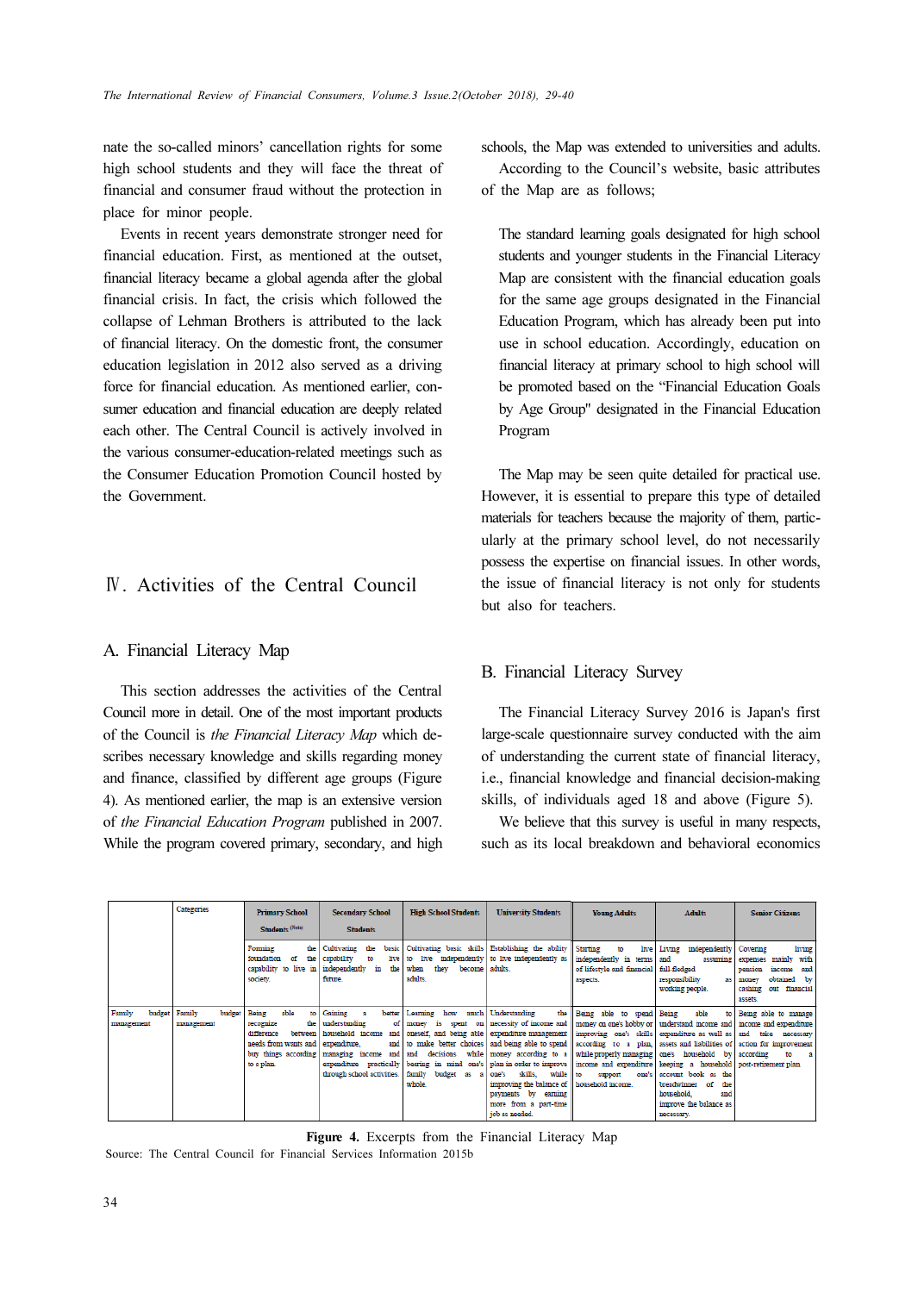related questions. In fact, the result of the survey is widely reported in the press.

According to the website of the Council, the basic characteristics of the Survey are as follows;

### **Purposes**

- The Financial Literacy Survey is a questionnaire survey conducted with the aim of understanding the current state of financial literacy, i.e., financial knowledge and financial decision-making skills, of individuals aged 18 and over in Japan.
- The Central Council for Financial Services Information conducted the first survey in 2011, and for this second 2016 round, the Council made a sweeping review of the contents and methodology, reflecting changes in the situation surrounding financial education, such as the release of the Financial Literacy Map\* in 2014, which was compiled based on a report of the Study Group on Financial Education (Secretariat: Financial Services Agency in Japan).
- As a result, the 2016 survey is Japan's first large-scale survey in this area, covering all categories of the Financial Literacy Map.
- \* The "Standard Learning Goals for Different Age Groups" from the "Minimum Level of Financial Literacy That Should Be Attained" prepared by the Committee for the Promotion of Financial Education (Secretariat: the Central Council for Financial Services Information. See next page for details).

## Methodology

- An online survey was conducted on 25,000 individuals aged 18 to 79 who have been chosen in proportion to Japan's demographic structure.
- The previous (2011) survey was conducted by extracting samples aged 18 and over from 500 locations nationwide and obtaining responses through face-to-

face interviews, postal mail, or the Internet. The sample size was 3,531.

### Characteristics of questions

• The questions were a combination of true/false questions on "financial knowledge and financial decision-making skills" and questions on "characteristics of behavior and attitude" relating to the eight categories of the Financial Literacy Map. About half of the questions were made similar to those in surveys conducted by the U.S. Financial Industry Regulatory Authority (FINRA) Investor Education Foundation and the Organisation for Economic Co-operation and Development (OECD) so that the results could be compared.

On the international comparison, we are somewhat disappointed by the fact that, despite the efforts made so far, the level of financial literacy in Japan is not high enough compared with the US and other INFE member countries (Figure 6).

However, the results also tell us that the level of the literacy is higher in those who received financial education in the past, than those who did not, which corroborates the benefit of financial education (Figure 7).

On the other hand, Figure 8 shows the strong loss aversion bias of Japanese households. For an investment with an expected return of 5%, 80% of the respondents answered they would not invest. Also, 60% of the respondents did not invest in any of three financial products that were considered risky.

On the other hand, Figure 9 shows that there is a strong correlation between the share of those who invested in such assets and the number of correct answers to the survey questions, which would suggest smaller risk aversion bias for those who have higher literacy.

#### Online Survey

Survey period: from  $29<sup>th</sup>$  February to17<sup>th</sup> March 2016 Sample size: 25,000 individuals aged 18 to 79 International comparability: as many questions from INFE toolkit and FINRA Survey possible Behavioral economics: questions from behavioral economics were introduced and brought interesting results Publication of the data for each prefecture: gathered interest of media and the general public To be conducted again in 2019

Figure 5. Financial Literacy Survey

Source: The Central Council for Financial Services Information 2016a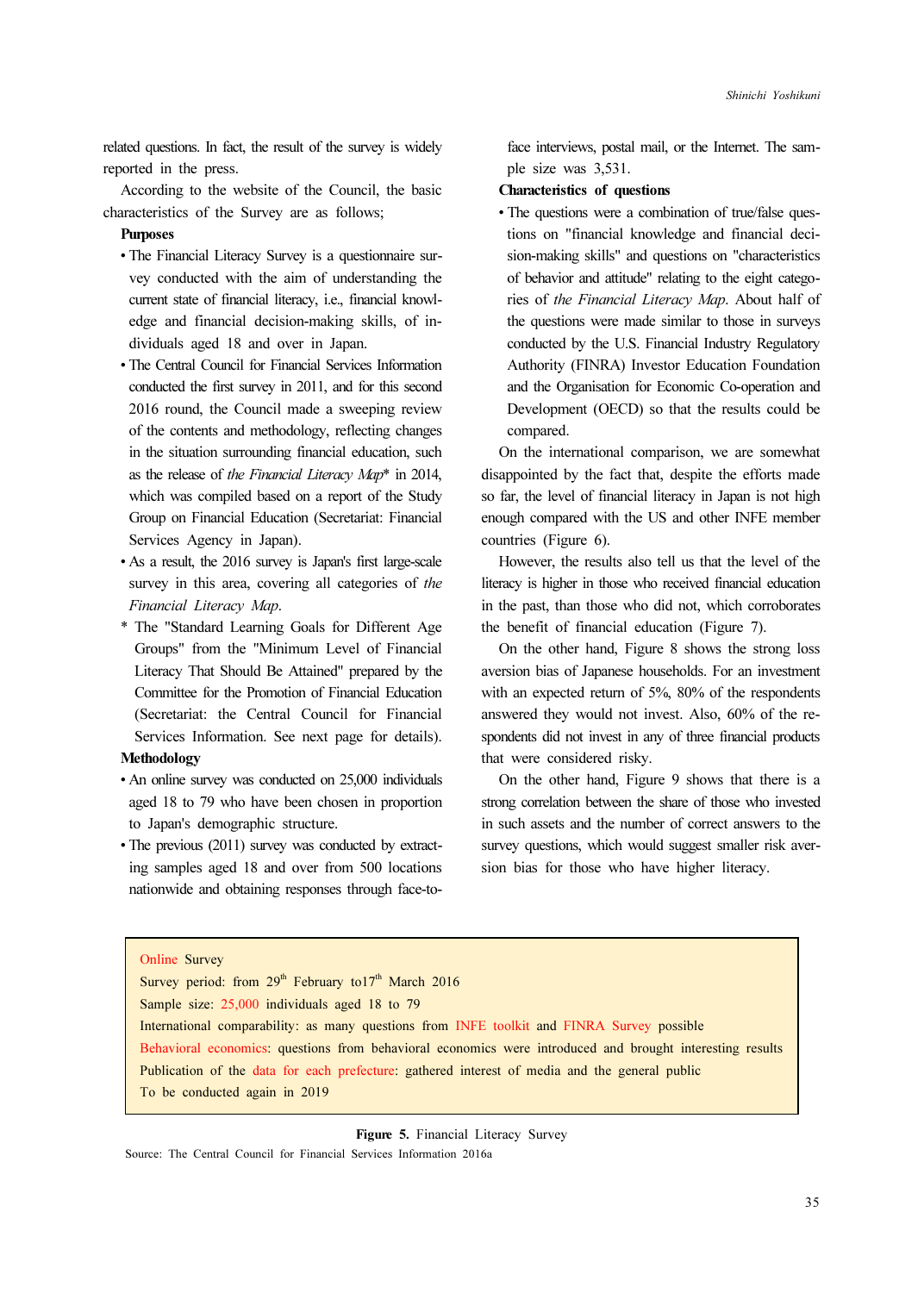|                                                             |       | (%)  |                                        |         |    |                   | (%) |
|-------------------------------------------------------------|-------|------|----------------------------------------|---------|----|-------------------|-----|
|                                                             | Japan | U.S. |                                        |         |    | Japan GermanyU.K. |     |
| Average of correct answers for<br>five true/false questions | 46    | 53   | Knowledge (average for five questions) |         | 58 | 67                | 65  |
| $(1)$ Compound interest<br>(after 5 years) $(Q19)$          | 43    | 75   | (1) Interest rate                      | Q18     | 66 | 64                | 61  |
| $(2)$ Inflation $(020)$                                     | 56    | 59   | (2) Compound interest                  | Q19     | 43 | 47                | 37  |
| $(3)$ Mortgage $(Q21-2)$                                    | 68    | 75   |                                        |         |    |                   |     |
| $(4)$ Diversification effect $(Q21-4)$                      | 46    | 46   | (3) Definition of inflation            | $O21-1$ | 61 | 87                | 94  |
| $(5)$ Bond prices $(Q22)$                                   | 24    | 28   | (4) Risk and return                    | $O21-3$ | 75 | 79                |     |
| $(6)$ Rule of 72 $(Q31)$                                    | 41    | 33   |                                        |         |    |                   |     |
| Male                                                        | 53    | 58   | (5) Diversified investment             | $O21-4$ | 46 | 60                | 55  |
| Female                                                      | 39    | 48   |                                        |         |    |                   |     |

Comparison with Europe

Source: ibid





Figure 7. Benefit of Financial Education

#### Source: ibid

## C. Daily Activities in Financial Services Information

Daily activities in financial services information are aimed at promoting financial education at schools, universities, as well as among senior citizens, thereby enhancing the financial literacy of the general public. These activities can be classified roughly into: (i) nationwide activities, conducted mainly by the Central Council; and (ii) local activities, initiated mainly by local councils.

#### 1. Nationwide Activities

(a) Newspapers, videotapes

The Central Council actively supplies to the press and magazines a variety of information related to financial services. It also produces videotapes designed to relate social education and better living.

- (b) Publications
- The Central Council compiles various publications and

Figure 6. International Comparison; Comparison with the US.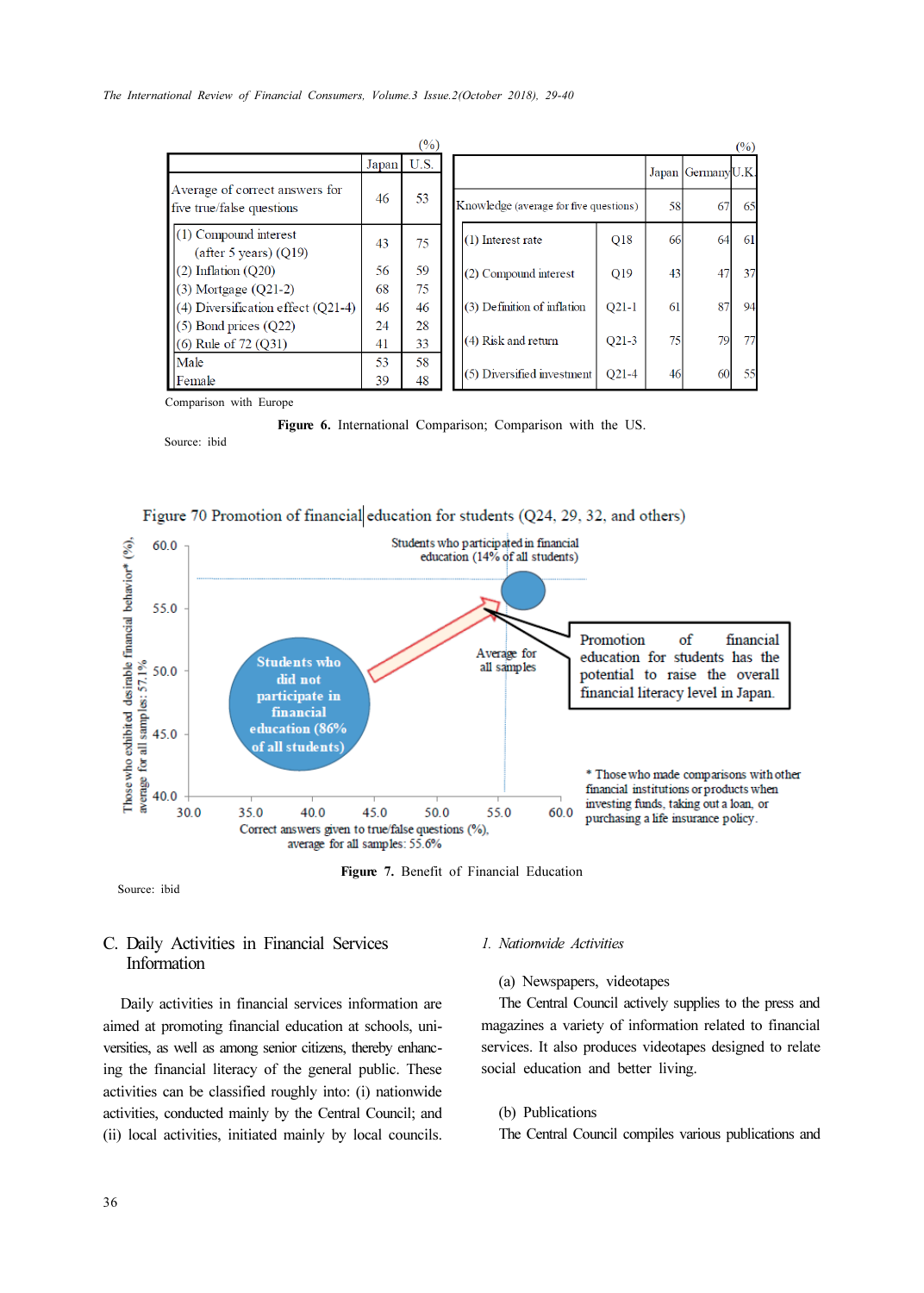

Figure 8. Loss aversion bias of Japanese households

Source: ibid

|                                                                        |                |                                                      | $(\%)$                                                               |
|------------------------------------------------------------------------|----------------|------------------------------------------------------|----------------------------------------------------------------------|
|                                                                        | All<br>samples | Those who invested in all<br>three products $*(O34)$ | Those who did not<br>invest in any of the<br>three products $*(Q34)$ |
| Correct answers (25 questions)                                         | 55.6           | 68.5                                                 | 47 J                                                                 |
| Related to wealth building                                             | 54.3           | 73.5                                                 | 42 Q                                                                 |
| Risk and return (O21-3)                                                | 74.8           | 86.4                                                 | 65.8                                                                 |
| Diversification effect (Q21-4)                                         | 45.8           | 69.8                                                 | 321                                                                  |
| Deposit insurance (O33)                                                | 42.3           | 64.2                                                 | 30 R                                                                 |
| Those with strong loss aversion $(Q6)$                                 | 78.6           | 50.9                                                 | 891                                                                  |
| Those who participated in financial<br>education at school, etc. (O39) | 6.6            | 15.3                                                 |                                                                      |

Figure 9. Risk aversion is smaller for those who have higher literacy Source: ibid

reference materials that give an easy access to financial and economic information.

(c) Website

The Central Council provides the following financial services information through its website, launched in October 1997, renewed in 2017;

- basic financial knowledge related to daily life
- information on drafting life plans
- data concerning "Public Opinion Survey on Financial

Assets of the Households".

(d) Life Planning Computer Consultation Service

To assist the public in drafting individual life plans or to judge how appropriate a plan is, a free computer consultation service is available.

### (f) Survey

In order to ascertain the actual situation, "Public Opinion Survey on the Financial Assets of the Households"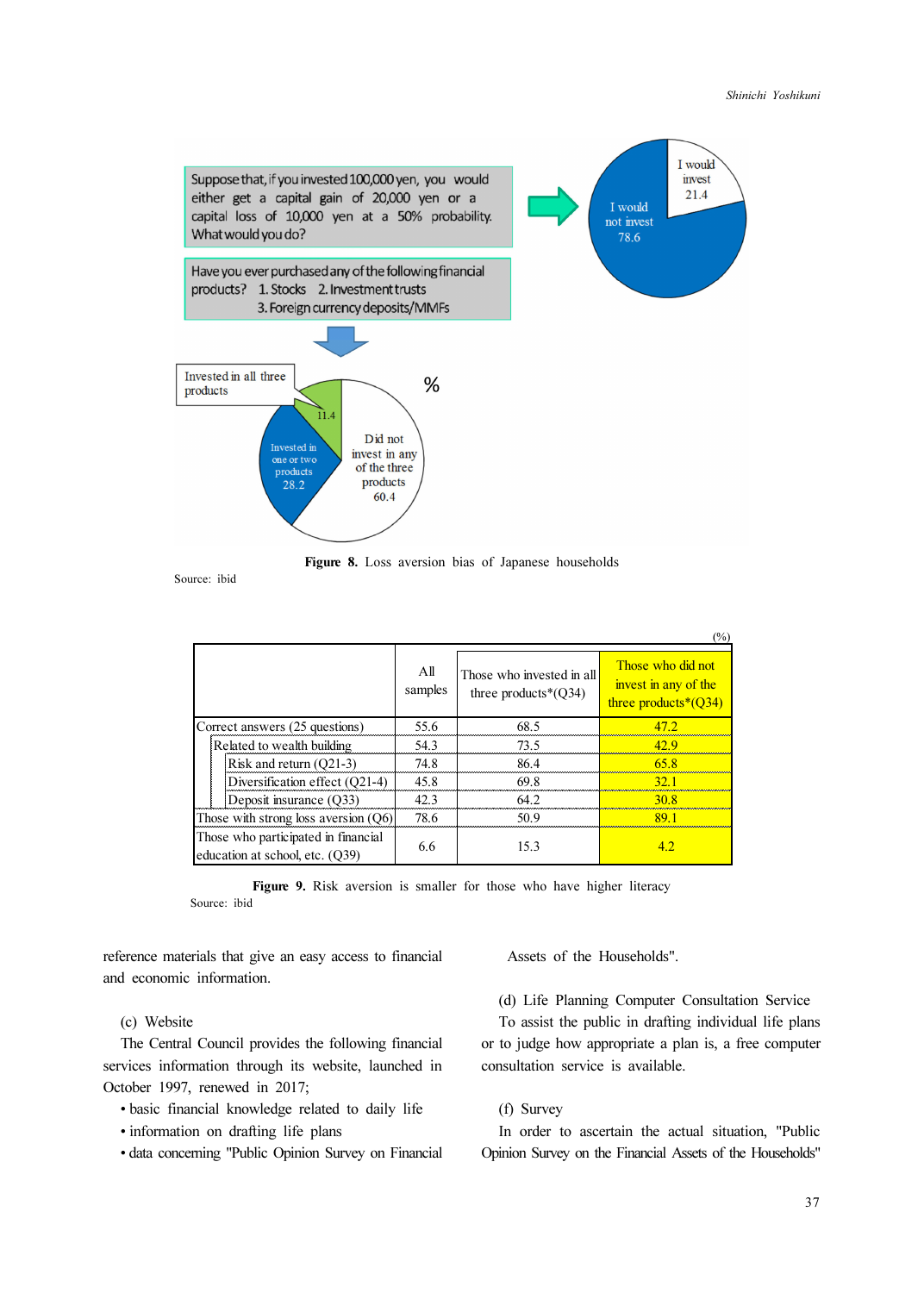### is regularly conducted.

### 2. Local Activities

- (a) To foster and strengthen life planning and financial services information activities in local area.Local councils designate "Study Group on Financial and Economic Matters" as grassroots organizations comprising 50-100 persons in total and provide guidance through discussion meetings and the distribution of financial services information materials.
- (b) To foster "Study Adviser on Financial and Economic Matters" and to cooperate with related groups Localcouncils appoint "Study Adviser on Financial and Economic Matters" to be at the forefront of financial services information activities, requesting them to: (i) foster Study Groups and give guidance, and (ii) guide the public in their life planning and pecuniary education. Additionally, in close cooperation with government offices and leaders of various organizations responsible for social education, local councils seek to expand the financial services information activities.
- (c) Activities for youth and children Local councils hold discussion meetings for the young to promote life planning and a healthy view of money and goods. For children, model schools for pecuniary education are designated to promote a healthy view of money and goods.

# Ⅴ. International Implication of Japan's Experience

As already mentioned, financial education became a global agenda and governments worldwide have established national strategies for financial education. As already mentioned, in Japan national strategy for financial education was established earlier than the other advanced countries. As a matter of fact, according to OECD (2015), among 64 countries that were reviewed, Japan belongs to one of the eleven most advanced countries as far as the national strategies are concerned (i.e., national strategies are being revised or second national strategies are implemented). OECD (2013, 2015) provide a good summary of financial education system in major countries. Although governance structures vary according to national circumstances, they generally allow the leading authority/committee to involve relevant stakeholders from the public, private and not-for-profit sectors.

On the other hand, in many countries, increasing sophistication of financial markets, and aging populations necessitate a new approach in the area of financial education. For example, Tennyson (2016), discusses the use of "libertarian-paternalistic" policies or "nudges". In Japan, as already mentioned, the Government has introduced new financial schemes such as iDeCo and Tshumitate NISA. Actually, these nudge based, automatic investment schemes were common in Japan's high growth period when a lot of companies offered employees' savings account with premium interest rates.

## Ⅵ. Challenges facing Financial Education

As mentioned so far, in Japan, the level of financial literacy does not seem to be commensurate with the comprehensive system aimed at promoting financial education, which is the legacy of Japan's economic history. On the other hand, results of the Financial Literacy Survey clearly display the benefit and necessity of financial education. The last section, therefore, addresses the challenges posed to imparting financial education.

The Central Council has already succeeded in promoting financial education at schools through various initiatives. In addition to the daily financial services information activities mentioned so far, the Council has been actively involved in the review of the education system at the government level. For example, one of the secretariat members of the Central Council serves as a member of a working group for reviewing the national study guideline.

As a matter of fact, the latest national study guideline, which was published in 2017 for primary and junior high schools, and this year in 2018 for high schools, reflects quite a lot of the contents of the Financial Education Program.

However, given the time constraints in school curriculum and other obstacles, we should promote financial education taking account of practical needs at schools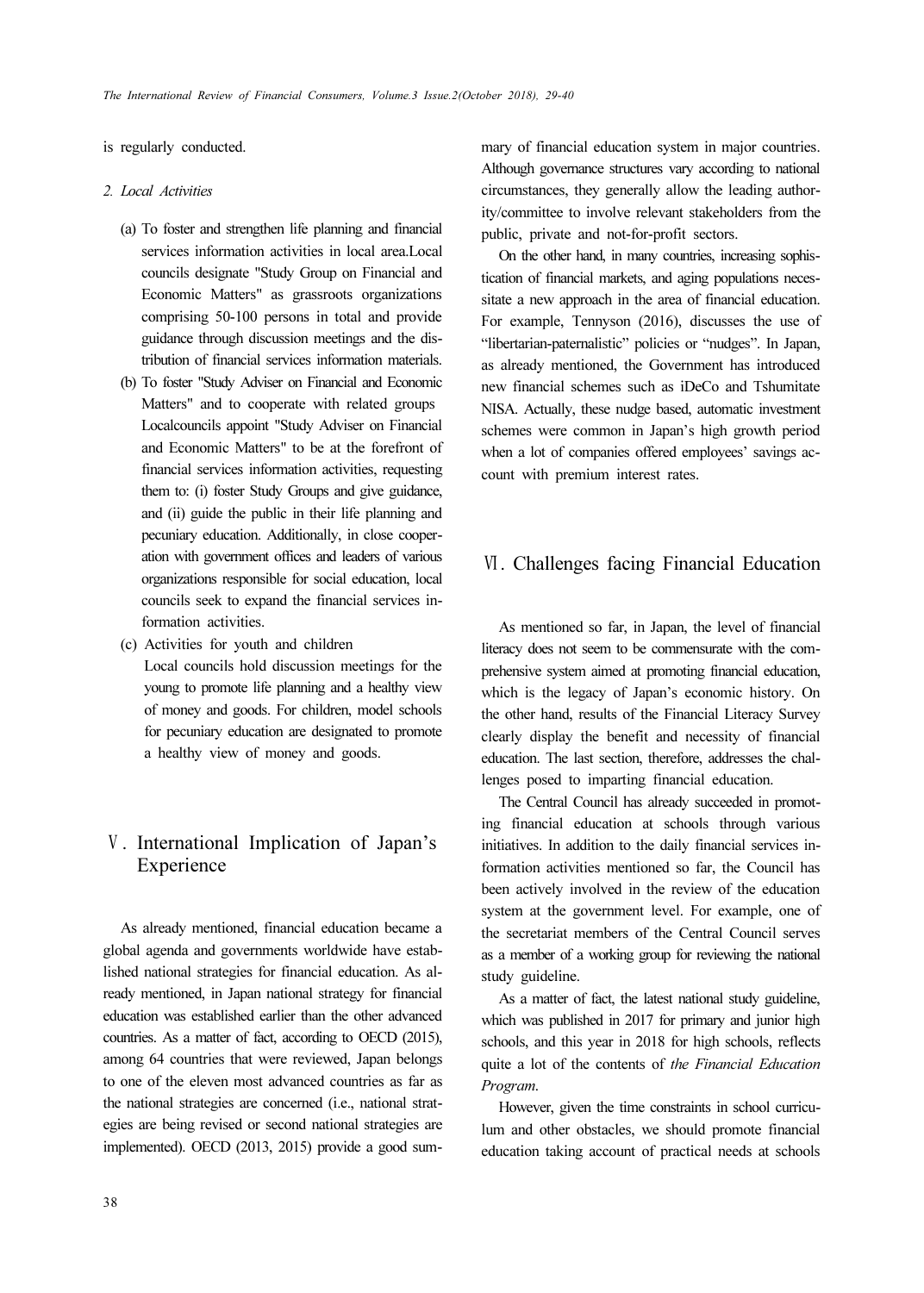to further extent.

In fact, there are quite a few obstacles at schools, such as time constraints in teaching and preparation, lack of expertise in practical application, need for more insightful study methods such as active learning, lack of resources flexibly adaptable to various environments. In sum, good financial education requires good teaching materials that can be flexibly applied to various needs as well as innovative methods.

Meanwhile, at universities, there is a strong need for financial education to provide self-help skills for being able to make appropriate judgment by oneself after graduation. The Council is providing lectures and brochures designed specifically for university students based on the Financial Literacy Map.

For ordinary citizens and senior citizens, to compensate for the lack of information delivery channels, and to cope with the negative sentiment against financial education, the council published an instructive brochure with the title of "Financial Literacy for Adults", and sponsors lectures at public institutions. Furthermore, given the need to prepare for retirement, we collaborate with the Ministry of Health, Labor and Welfare and the Financial Services Agency, on education programs on iDeCo and Tsumitate NISA.

In this connection, the issue of how to enhance financial literacy under new environments emerges. First, in Japan not only students but also young teachers do not have the experience of "positive interest rates." Second, how could the financial literacy of teachers be enhanced under the rapid pace of financial innovation represented by FinTech and InsureTech? As a good example, when the author of this paper was a visiting professor at Waseda University, one of the students asked about the algorithm of Bitcoin. The author could provide him only a simple answer and later found that he was a miner of Bitcoin. Thus, FinTech has the effect of causing reverse literacy gap between teachers and students.

In fact, Governor Kuroda of the BOJ mentioned that, financial literacy and education are needed to promote the sound development of the FinTech<sup>6</sup>. Also, given its far-reaching implication, the BOJ established the FinTech Center in 2016.

On the other hand, FinTech is also one of the essential

challenges in the area of consumer protection. According to the White Paper on Consumer Affairs, FinTech is not well known, but users give it a high ranking, which would imply that consumer education should play a role in dealing with the fourth industrial revolution.

Sir Walter Bagehot, one of the most insightful economists of the  $19<sup>th</sup>$  century, said "Money will not manage itself and Lombard Street has a great deal of money to manage"7. Today I would say money will not manage itself and we should learn how to manage money and how to avoid abusing money. As I mentioned at the outset, in the Meiji era, prominent figures such as Eiichi Shibusawa and Empress Shoken stressed the importance of money in life. We should revive the original spirit of Japanese capitalism as such in order to enhance financial literacy in the  $21<sup>st</sup>$  century by realizing financial education renaissance.

### References

| Bagehot, Walter. 1873. Lombard Street A Description     |
|---------------------------------------------------------|
| of the Money Market                                     |
| Central Council for Financial Services Information      |
| https://www.shiruporuto.jp/e/links/                     |
| . 2007. Financial Education Program (2007)              |
| . 2015a. Financial Education Program                    |
| (2015)                                                  |
| . 2015b. Financial Education Map (2015)                 |
| . 2016a Financial Literacy Survey (2016)                |
| . 2016b Kakei no Kinyukoudo ni kansuru                  |
| Seron Chosa (2016)                                      |
| (Public Opinion Survey on Household Financial)          |
| Assets and Liabilities)                                 |
| Dore, Ronald P., 1984 Education in Tokugawa Japan,      |
| University of Michigan Center,                          |
| Kuroda, Haruhiko. 2016 Information Technology and       |
| Financial Services: The Central Bank's Perspective,     |
| Remarks at the FinTech Forum.                           |
| Organization for Economic Co-operation and Development. |
| 2012.                                                   |
| . 2012 High level principles on National                |
|                                                         |

<sup>6</sup> Kuroda, Haruhiko 2016

<sup>7</sup> Bagehot, Walter 1873